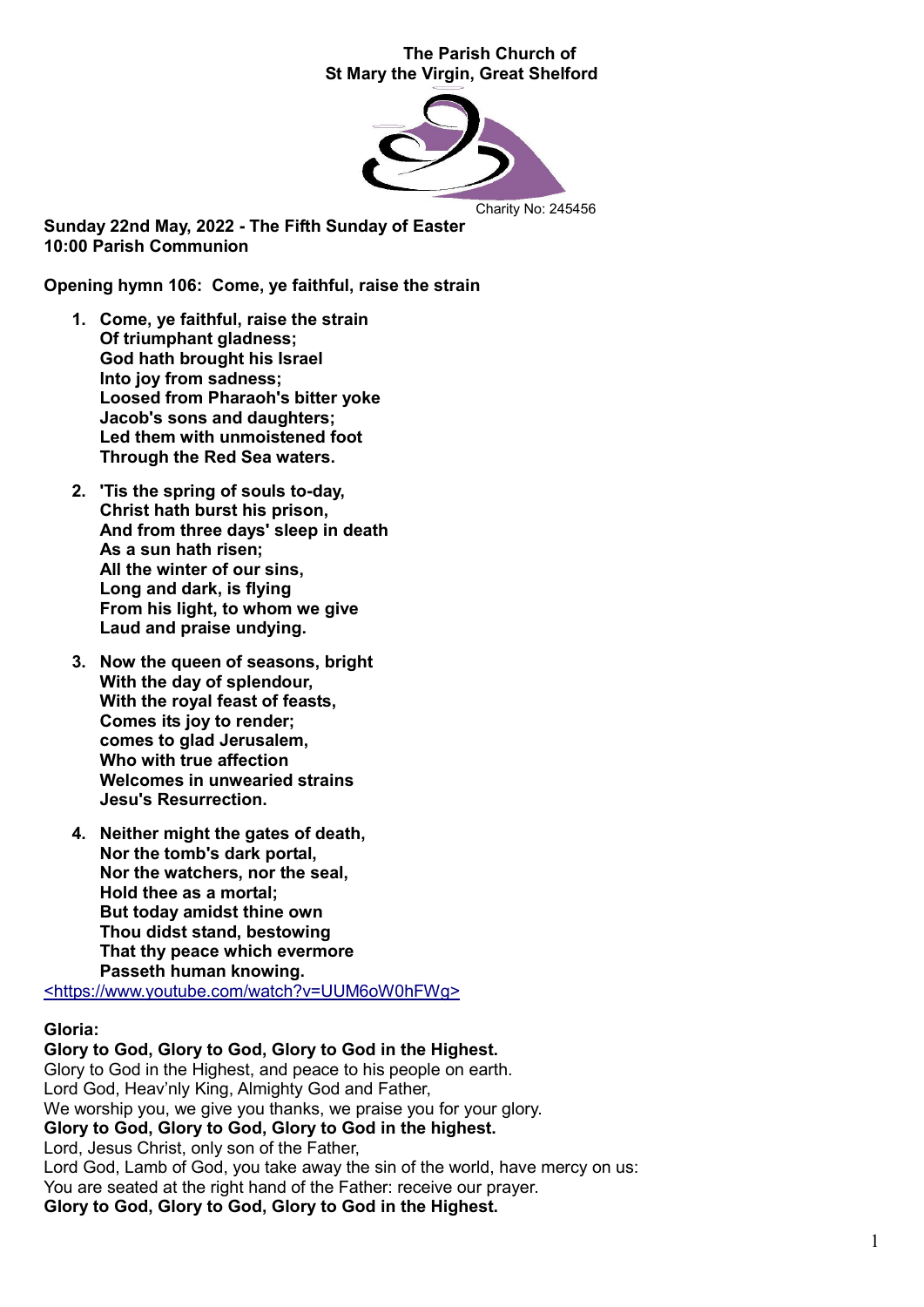For you alone are the Holy one, you alone are the Lord, You alone are the most high, Jesus Christ, with the Holy Spirit, In the glory of God the Father. Glory to God, Glory to God, Glory to God in the Highest. *David Thorne*

# Collect:

God our redeemer, you have delivered us from the power of darkness and brought us into the kingdom of your Son: grant, that as by his death he has recalled us to life, so by his continual presence in us he may raise us to eternal joy; through Jesus Christ your Son our Lord, who is alive and reigns with you, in the unity of the Holy Spirit, one God, now and for ever. Amen

# First Reading: Acts 16. 9 - 15

During the night Paul had a vision: there stood a man of Macedonia pleading with him and saying, 'Come over to Macedonia and help us.' When he had seen the vision, we immediately tried to cross over to Macedonia, being convinced that God had called us to proclaim the good news to them. We set sail from Troas and took a straight course to Samothrace, the following day to Neapolis, and from there to Philippi, which is a leading city of the district of Macedonia and a Roman colony. We remained in this city for some days. On the sabbath day we went outside the gate by the river, where we supposed there was a place of prayer; and we sat down and spoke to the women who had gathered there. A certain woman named Lydia, a worshipper of God, was listening to us; she was from the city of Thyatira and a dealer in purple cloth. The Lord opened her heart to listen eagerly to what was said by Paul. When she and her household were baptized, she urged us, saying, 'If you have judged me to be faithful to the Lord, come and stay at my home.' And she prevailed upon us.

# Second Reading: Revelation 21. 10, 22 - 22.5

In the spirit the angel carried me away to a great, high mountain and showed me the holy city Jerusalem coming down out of heaven from God. I saw no temple in the city, for its temple is the Lord God the Almighty and the Lamb. And the city has no need of sun or moon to shine on it, for the glory of God is its light, and its lamp is the Lamb. The nations will walk by its light, and the kings of the earth will bring their glory into it. Its gates will never be shut by day—and there will be no night there. People will bring into it the glory and the honour of the nations. But nothing unclean will enter it, nor anyone who practices abomination or falsehood, but only those who are written in the Lamb's book of life. Then the angel showed me the river of the water of life, bright as crystal, flowing from the throne of God and of the Lamb through the middle of the street of the city. On either side of the river is the tree of life with its twelve kinds of fruit, producing its fruit each month; and the leaves of the tree are for the healing of the nations. Nothing accursed will be found there any more. But the throne of God and of the Lamb will be in it, and his servants will worship him; they will see his face, and his name will be on their foreheads. And there will be no more night; they need no light of lamp or sun, for the Lord God will be their light, and they will reign for ever and ever.

# Gradual hymn 366: God of mercy, God of grace

- 1. God of mercy, God of grace, Show the brightness of thy face: Shine upon us, Saviour, shine, Fill thy Church with light divine; And thy saving health extend Unto earth's remotest end.
- 2. Let the people praise thee, Lord; Be by all that live adored: Let the nations shout and sing, Glory to their Saviour King; At thy feet their tributes pay, And thy holy will obey.
- 3. Let the people praise thee, Lord; Earth shall then her fruits afford; God to man his blessing give, Man to God devoted live; All below, and all above, One in joy, and light, and love.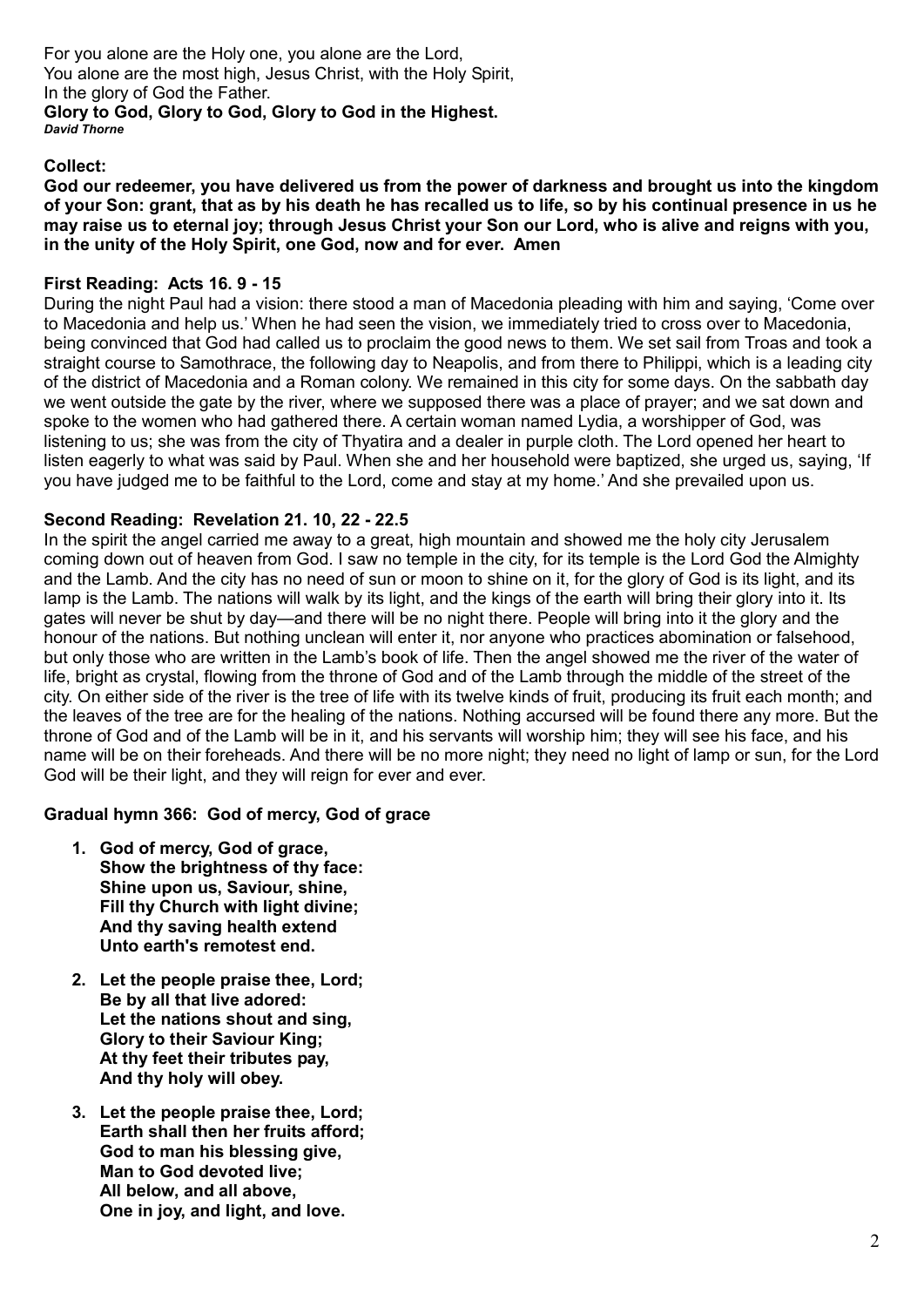# <https://www.youtube.com/watch?v=Nvn4OEQ9ezU>

### Gospel: John 14. 23 - 29

Jesus said to his disciples: 'Those who love me will keep my word, and my Father will love them, and we will come to them and make our home with them. Whoever does not love me does not keep my words; and the word that you hear is not mine, but is from the Father who sent me. 'I have said these things to you while I am still with you. But the Advocate, the Holy Spirit, whom the Father will send in my name, will teach you everything, and remind you of all that I have said to you. Peace I leave with you; my peace I give to you. I do not give to you as the world gives. Do not let your hearts be troubled, and do not let them be afraid. You heard me say to you, "I am going away, and I am coming to you." If you loved me, you would rejoice that I am going to the Father, because the Father is greater than I. And now I have told you this before it occurs, so that when it does occur, you may believe.

Offertory hymn 140: Holy Spirit, come, confirm us

- 1. Holy Spirit, come, confirm us In the truth that Christ makes known; We have faith and understanding Through your promised light alone.
- 2. Holy Spirit, come, console us, Come as Advocate to plead, Loving Spirit from the Father, Grant in Christ the help we need.
- 3. Holy Spirit, come, renew us, Come yourself to make us live, Holy through your loving presence, Holy through the gifts you give.
- 4. Holy Spirit, come, possess us, You the love of Three in One. Holy Spirit of the Father, Holy Spirit of the Son. <https://www.youtube.com/watch?v=WcccR\_SZrv4>

Sanctus/Benedictus: Holy, holy, holy Lord, God of power and might, Heaven and earth are full of your glory. Hosanna, hosanna, hosanna in the highest. Blessed is he who comes in the name of the Lord. Hosanna, hosanna, hosanna in the highest. *David Thorne*

Agnus Dei:

Lamb of God, you take away the sins of the world: have mercy on us. Lamb of God, you take away the sins of the world: have mercy on us. Lamb of God, you take away the sins of the world: grant us peace. *David Thorne*

Communion hymn 288: God everlasting, wonderful and holy

- 1. God everlasting, wonderful and holy, Father most gracious, we who stand before thee Here at thine altar, as thy Son has taught us, Come to adore thee.
- 2. Countless the mercies thou has lavished on us, Source of all blessing to all creatures living, To thee we render, for thy love o'erflowing, Humble thanksgiving.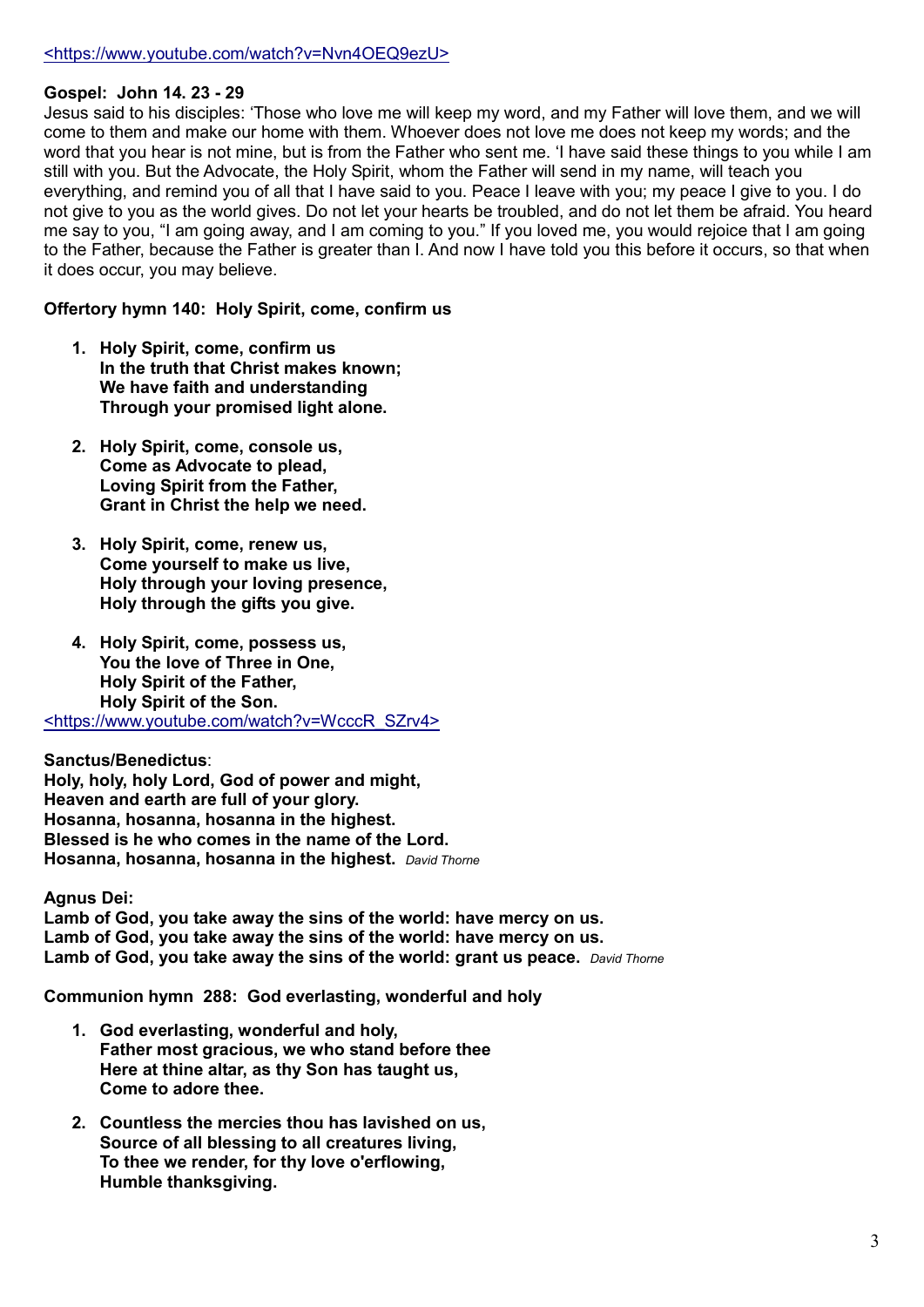- 3. Now in remembrance of our great Redeemer, Dying on Calvary, rising and ascending, Through him we offer what he ever offers, Sinners befriending.
- 4. Strength to the living, rest to the departed, Grant, Holy Father, through this pure oblation; May the life-giving Bread for ever bring us Health and salvation.

<https://www.youtube.com/watch?v=nIOkr4kIg\_k>

# Post Communion Prayer:

God our Father, whose Son Jesus Christ gives the water of eternal life: may we thirst for you, the spring of life and source of goodness, through him who is alive and reigns, now and for ever. Amen

Final hymn 346: City of God, how broad and far

- 1. City of God, how broad and far Outspread thy walls sublime! The true thy chartered freemen are Of every age and clime.
- 2. One holy Church, one army strong, One steadfast, high intent: One working band, one harvest-song, One King omnipotent.
- 3. How purely hath thy speech come down From man's primaeval youth! How grandly hath thine empire grown Of freedom, love and truth!
- 4. How gleam thy watch-fires through the night With never-fainting ray! How rise thy towers, serene and bright, To meet the dawning day!
- 5. In vain the surge's angry shock, In vain the drifting sands: Unharmed upon the eternal Rock The eternal City stands.

<https://www.youtube.com/watch?v=-uAo3kf6Cew>

# SUPPORTING OUR CHURCH

Dear Friends,

As you may by now be aware, even before the pandemic we were concerned about the increasing financial deficit we have been facing for several years. The PCC has now, regretfully, decided (in consultation with the Diocese) to reduce our regular Ministry Share contribution by 50%, to £26,895 this year, in order to halt the ongoing drain on our reserves. This will balance the 2021 budget, but without a substantial increase in income we may well face the same decision in future years, or the money will run out. This decision has not been taken lightly, as it has serious implications for the future life of the parish; Ministry Share goes towards the costs of stipendiary ministry, and failure to meet our Share in full, as well as passing an additional financial burden on to the other parishes in the Deanery, will impact on the future provision of a full-time vicar in Great Shelford. We would welcome any additional Stewardship support to enable us to meet the full Share asked for by the Diocese, in this and future years, in order to maintain a stipendiary vicar. Donations can be made by:

- Parish Giving Scheme (PCC's preferred option)
- Standing Order or Bank transfer
- Donating via the Giving Page on website https://www.stmarysgreatshelford.org/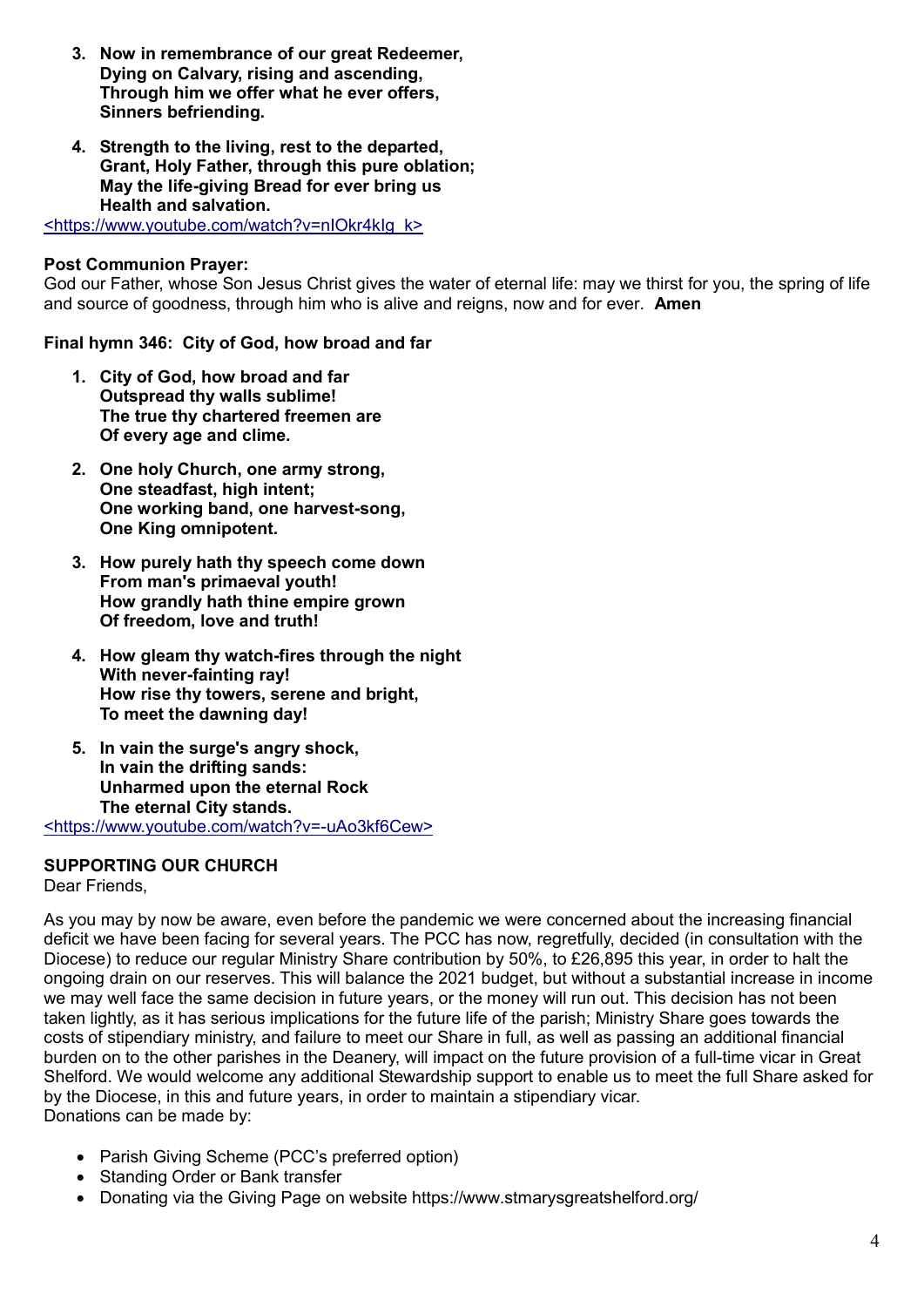Traditional envelope donations (posted through the vicarage letterbox, or left in the collection box at the back of church). Please write your PIN on the envelope, if you have one.

To help further, at no cost to yourself, please Gift Aid your donations if you are able. Our Treasurer Pat Brown is happy to assist with any of the above. Contact details: phone 07811 563597 or email: [patbrown2591@yahoo.co.uk](mailto:patbrown2591@yahoo.co.uk) .

Thank you very much for all your support.

# ST. MARY'S GREAT SHELFORD - WEEKLY NEWSLETTER

# Covid Precautions:

- Face masks the wearing of face masks is no longer compulsory, but is recommended in crowded spaces and when moving around the church.
- Lateral flow testing take a simple lateral flow test at home before coming into contact with others.
- Symptoms if you have any cold-like symptoms, it would be wise not to attend.

By following these guides we can help ensure that we reduce the risks for others and for ourselves.

Elizabeth Wareham RIP: whose funeral will take place at St Mary's Church on 24th May at 2pm.

We give thanks for their lives and pray for their families.

The Ashes of Mary Marsh will be interred in the churchyard of St. Mary's at a service on 25th May at 2. 30 p.m.

Evening service by zoom: Rosemary Feuell is inviting you to a scheduled Zoom meeting. Topic: Rosemary Feuell's Zoom Meeting Time: May 22, 2022 06:30 PM London Join Zoom Meeting https://us02web.zoom.us/j/81587191297?pwd=v1DlxM2elRz-XgVzRCKpRXKi8P6bUo.1 Meeting ID: 815 8719 1297 Passcode: 079377

There is a Deanery Ascension Day Service at 7.30pm at Linton on 26th May.



Is there anyone willing to help serve tea and cake from the pavilion during the afternoon of Sunday 5th June, between 12 and 3pm for an hour slot, or to provide a cake (fully labelled with ingredients). Please could they get in touch with [Diana@shelfordfreechurch.org.uk.](mailto:Diana@shelfordfreechurch.org.uk)

Jubilee Art and Photographic Exhibition and Sale: This event is being organised by Anthony Bateman with help from the Friends. There will be watercolours by Anthony's late wife Pat, together with contributions from several local artists. The photographs will include unusual images of St Mary's, social photos of local people and some beautiful scenes in the Lake District. Proceeds will be divided between the church and Ukraine. The Exhibition and Sale will be in St Mary's Church on 7th & 8th June and will be open between 1.00 pm and 7.00 pm.

Shelford Feast Quiz, 7th July: We need some volunteers to be in the St. Mary's team, as soon as possible please. Contact me in church, on 07398 192646 or at [richard.townsend1@ntlworld.com](mailto:richard.townsend1@ntlworld.com) <mailto:richard.townsend1@ntlworld.com> .